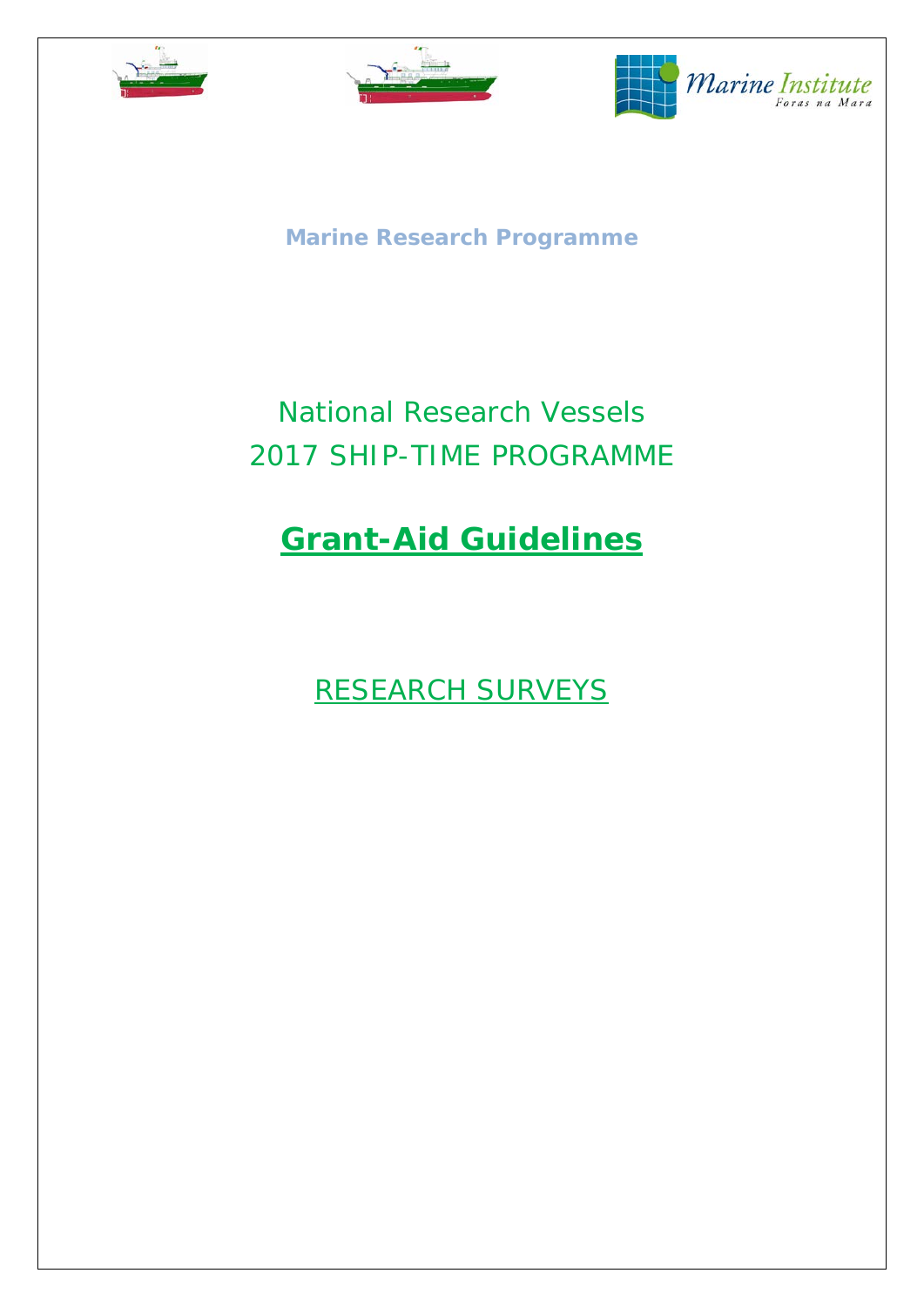## **TABLE OF CONTENTS**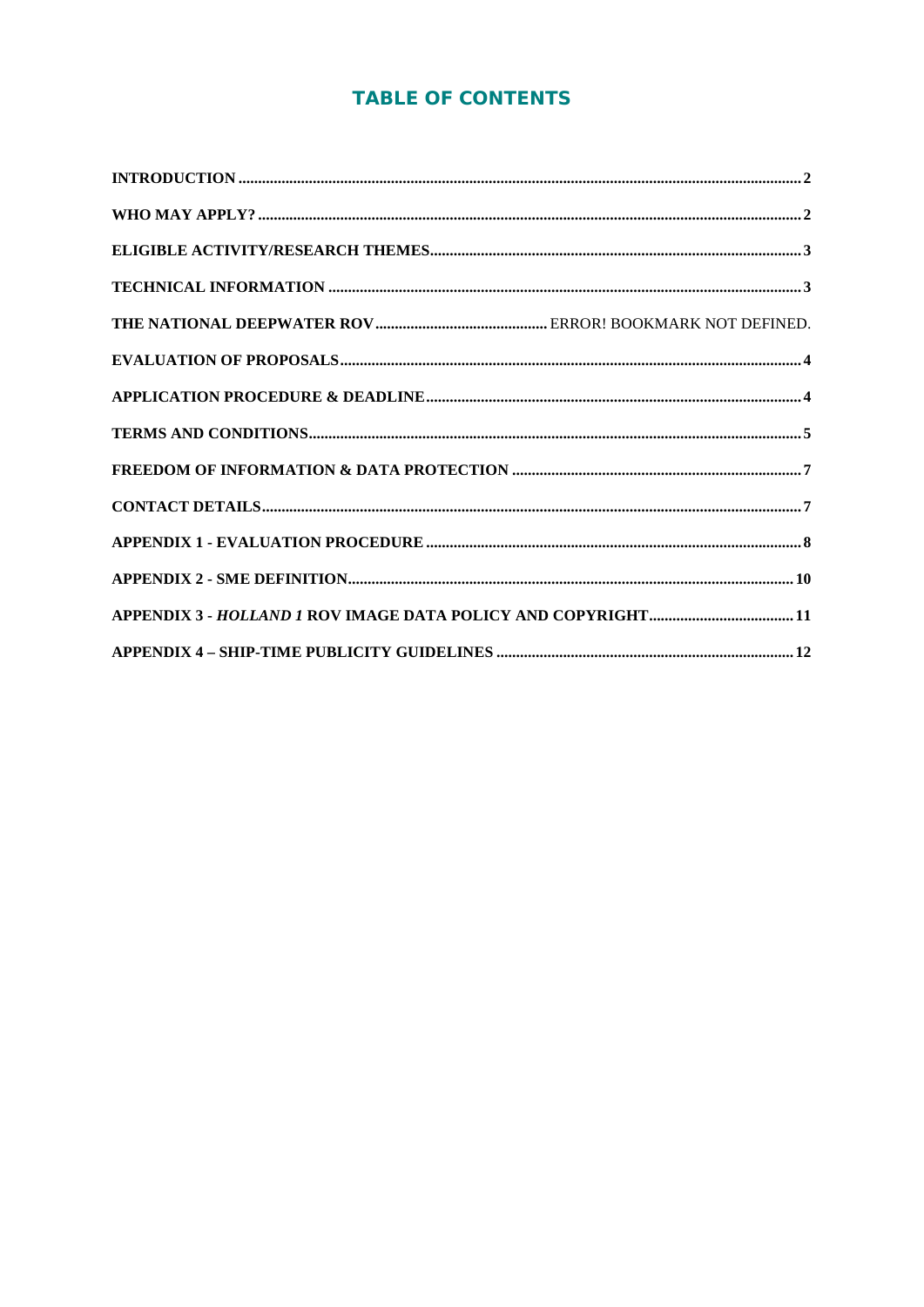## <span id="page-2-0"></span>**INTRODUCTION**

The Marine Institute operates the national marine research vessels (RV *Celtic Explorer* and RV *Celtic Voyager*), and associated research infrastructure, on behalf of the Irish Government and the Irish marine community.

[Sea Change](http://oar.marine.ie/handle/10793/69), A Marine Knowledge, Research & Innovation Strategy for Ireland 2007-20[1](#page-2-2)3<sup>1</sup>, identified the need for a dedicated competitive Ship-time Grant-Aid Programme. Continuing to maximise the use of the national research vessels through multi-purpose usage is a key action identified in *Harnessing Our Ocean Wealth<sup>[2](#page-2-3)</sup>*. The aim of the programme is to make grant-aid available to researchers to access ship-time, thereby facilitating research projects/programmes and further developing the national potential for executing world-class multidisciplinary marine research.

Applications are now being invited for a limited number of days for grant-aid for ship-time on the R.V. *Celtic Voyager* on selected dates in 2017 to carry out ship-based research activity within defined thematic areas (see below). 5 to 15 day slots are available during the following dates only:

- 1. 17/10/2017 11/11/2017 inclusive
- 2. 01/12/2017 20/12/2017 inclusive

Applicants **must**:

- a. demonstrate how the proposed work addresses national priorities within the defined themes; and
- b. provide clear evidence of expected deliverables/outputs.

## <span id="page-2-1"></span>**WHO MAY APPLY?**

Applications will be accepted from research performing organisations (Higher Education Institutions, Public Research Bodies and Industry) within the Island of Ireland.

- Applications led by **Industry** must partner a researcher/research group from one or more higher education institutions.
- Applications led by **Public Research Bodies** must partner a researcher/research group from one or more higher education institutions.
- Applications led by **Higher Education Institutions** or **Public Research Bodies** may include one or more industry participants as members of the survey team. Such participation must be of a specific focused nature, with the principal benefits of the survey accruing to the non-industry partners.
- Collaborative applications that fully utilise the research capabilities of the vessel are particularly encouraged.

The lead partner on applications must have the appropriate scientific/technical qualifications and expertise to conduct on-board research surveys.

Applications from early stage researchers (Masters or PhD students/early stage Post-Doctoral Researchers) are particularly encouraged, to allow emerging marine scientists the opportunity to gain hands-on experience in undertaking ship-based research.

- On such applications, at least one experienced academic researcher must provide mentoring and guidance to students in the preparation of the proposal and oversee the design and planning of the survey, analysis of the data and preparation of the final report;
- An experienced survey scientist is required to act as the Chief Scientist onboard the vessel for the duration of the survey.

<sup>&</sup>lt;u>.</u> <sup>1</sup> <http://oar.marine.ie/handle/10793/69>

<span id="page-2-3"></span><span id="page-2-2"></span><sup>2</sup> [www.ouroceanwealth.ie](http://www.ouroceanwealth.ie/)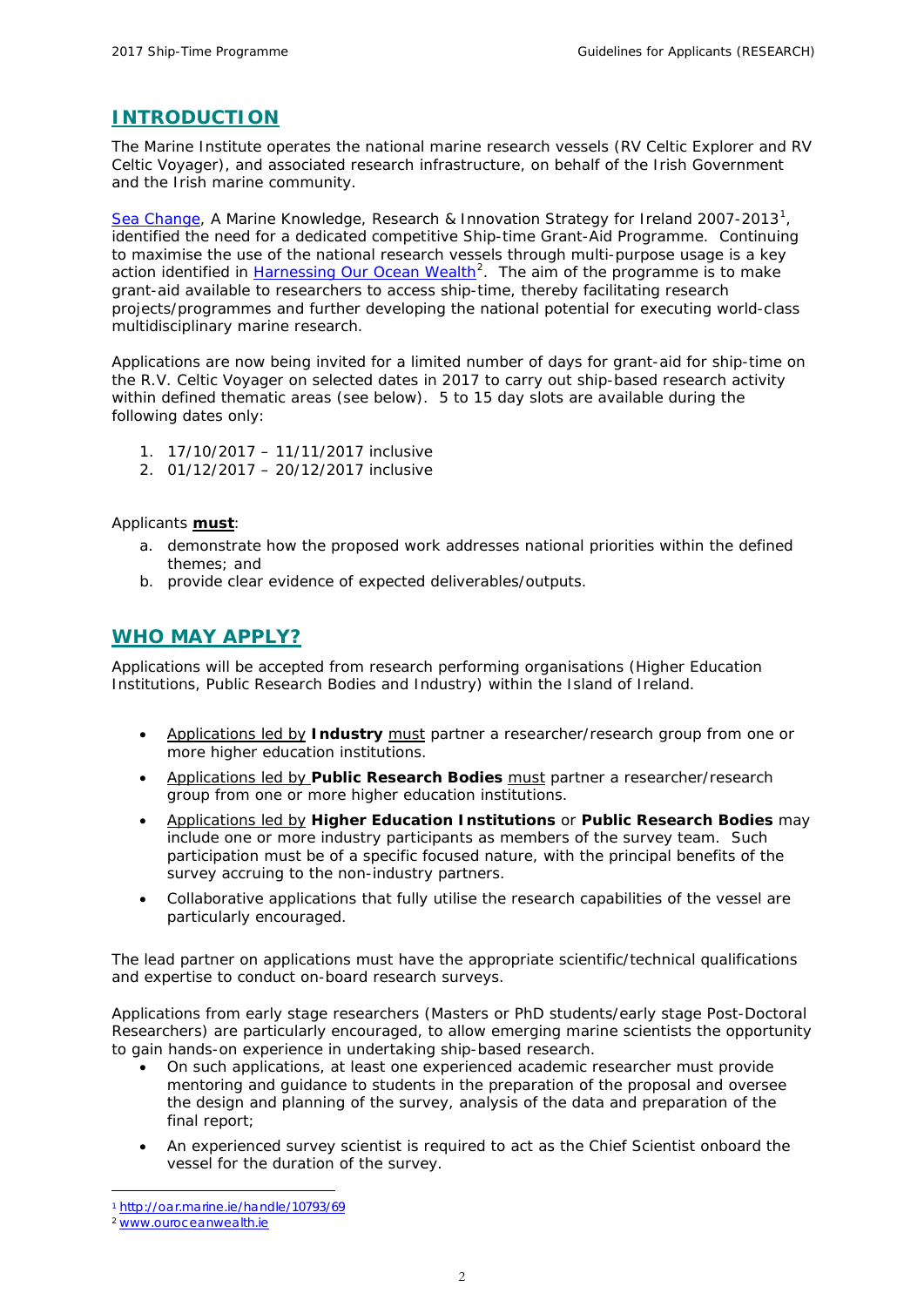## <span id="page-3-0"></span>**RESEARCH THEMES**

Applications will be accepted to carry out ship-based **research activity** within one or more of the following thematic areas:

- *Ecosystems Approach to Marine Resource Management* Research that will contribute to the implementation of an ecosystems approach to marine resource management (including fisheries).
- *Seabed Processes & Resources* Research that contributes to knowledge on seabed processes and resources and the development of sustainable seabed resource based activity in Irish waters.
- *Climate/Environmental Change* Identified climate change research priorities—ocean/atmosphere fluxes, marine ecosystem functioning, ocean chemistry/acidification, interplay between biogeochemistry and physics and climate change impacts.

• *Renewable Ocean Energy* Applications will be accepted for research proposals that address identified research requirements that will contribute towards the development of Ireland's renewable ocean energy industry. **N.B.** Proposals for specific commercial site investigations/assessment cannot be considered. Charter enquiries should be discussed with Research Vessel Operations (RV Ops).

• *Biodiscovery/Biodiversity* Research that can lead to the development of high-value marine-sourced drugs, therapies, biomaterials and nutritional products.

installation and testing of the technology on the vessel or ROV.

• *Testing of Novel Marine Technologies* Research focused on the development/delivery of novel sensors, intelligent systems and sensor platforms and the application of information and communication technologies to the marine sector—e.g. sensor testing/deployment and validation. The Marine Institute will provide engineering support for marinisation of the equipment, if required, and

#### • *Marine Policy/Legislation*

Research in support of the implementation of EU and/or National policy/legislation—e.g. Habitats Directive, Marine Strategy Framework Directive.

#### **Applications must clearly identify which of these themes the proposed work addresses and demonstrate the specific outputs and deliverables that will arise.**

Multi-disciplinary applications are particularly encouraged to maximise use of the research vessels.

## <span id="page-3-1"></span>**TECHNICAL INFORMATION**

Applicants are advised to refer to the *Vessel Charter Guidelines* on the [RV Operations](http://www.marine.ie/Home/site-area/infrastructure-facilities/research-vessels/research-vessels)  [Webpage](http://www.marine.ie/Home/site-area/infrastructure-facilities/research-vessels/research-vessels) for operational and technical information on the vessels*.*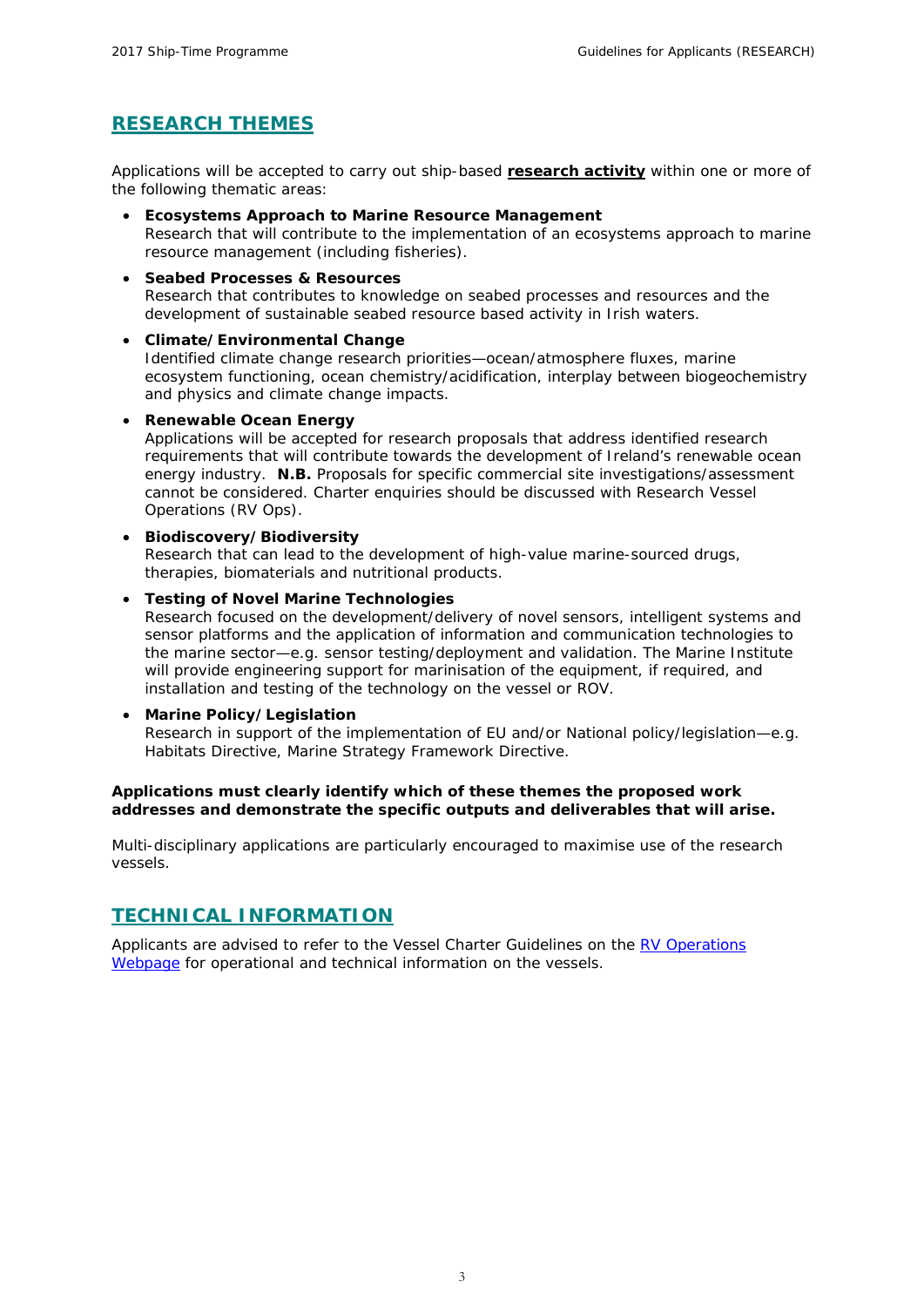## <span id="page-4-0"></span>**EVALUATION OF PROPOSALS**

National/international experts will evaluate eligible proposals. Eligible applications will be evaluated using the following criteria:

- *1. Strategic context, rationale and benefits and impacts of the survey*
- *2. The scientific and technical quality of the survey proposal*
- *3. Scientific quality/track record of the survey team and technical capability to carry out the survey*
- *4. Multi-disciplinary and collaborative approach of the research programme*
- *5. Value for money and level of other funds provided by applicants for ship-time*

#### **Further detail on the evaluation criteria and scoring is provided in Appendix 1.**

#### **Applicants should ensure that sufficient information is provided in the application to allow a thorough evaluation based on these criteria.**

## <span id="page-4-1"></span>**APPLICATION PROCEDURE & DEADLINE**

**All applications** must be submitted using a **two-step procedure**, as follows:

**Step 1:** Apply for Ship-Time via the Survey Planning System (SPS).

- This online system has been established to assist Research Vessel Operations with vessel planning and logistics, from application through survey planning and execution. The SPS online application process is designed to capture information on the proposed use of the vessel: *e.g.* survey dates, mob/de-mob locations, area of operations, no. of personnel and equipment requirements.
- Full details (including a User Guide) on how to complete an application are provided via the SPS. If you are already a registered user of SPS please go directly to the [login page](https://www.marine.ie/SPS/)<sup>[3](#page-4-2)</sup>.
- Please contact [Research Vessel Operations](mailto:rv@marine.ie) to obtain a new username and password for SPS.
- Once you have entered and submitted all the required details via the SPS you will receive email confirmation with a unique **Application Code** (*e.g.* APP-CV17010). This Application Code must be referred to in Step 2.
- **Please ensure you complete this step in sufficient time to allow you to complete Step 2 within the deadline.**

**Step 2:** Apply for Grant-Aid via the online Research Information Management System (RIMS).

- Create a Ship-Time Funding application via RIMS:
	- > If you are already a **registered user** of RIMS please go directly to the [login page](https://marine.smartsimple.ie/s_Login.jsp)<sup>[4](#page-4-3)</sup>. To register as a **new user** please email [rims.support@marine.ie](mailto:rims.support@marine.ie) with a password request.
	- Once you are logged in, click on the '*Open Calls Tab'* and click the '*Apply*' button for the Shiptime 2017 Call.
	- $\triangleright$  Complete the on-screen fields and follow the on-screen instructions to download the Application Form.
- The Application Form seeks additional information on the proposed Research Survey to assist in the evaluation of the proposal; *e.g.* context and rationale, benefits and impacts of

<u>.</u>

<span id="page-4-2"></span><sup>3</sup> https://webapps.marine.ie/SPS/

<span id="page-4-3"></span><sup>4</sup> <https://marine.smartsimple.ie/>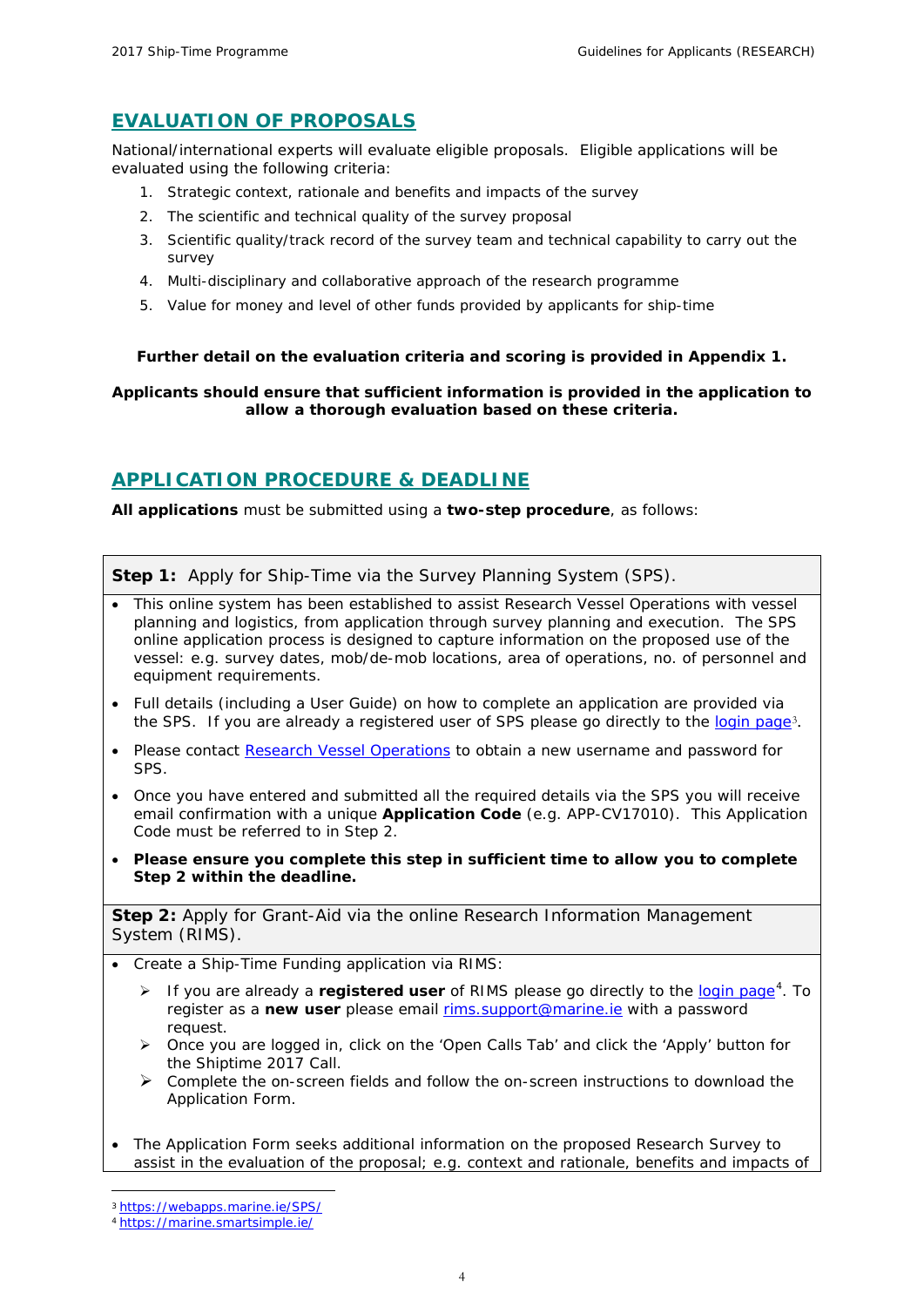the survey.

• Evaluation of the applications for grant-aid will be based on the information provided in this Application Form. The information provided should be consistent with that provided via the SPS application but should include additional information.

For assistance with registration on the Marine Institute Research Information System (RIMS) and the application process please email [rims.support@marine.ie.](mailto:rims.support@marine.ie)

Applications (PDF version) must be submitted via RIMS by:

## **16:00 ON 29th March, 2017**

All applications will be acknowledged.

## <span id="page-5-0"></span>**TERMS AND CONDITIONS**

#### *Grant-Aid*

- The allocation of ship-time is dependant upon the availability of ship-time and funding.
- Funding is provided for ship-time on the R.V. *Celtic Voyager*. It may be awarded in lots of single or multiple days, depending on the evaluators' recommendations. Applications must be submitted for  $5 - 10$  day slots within the available dates outlined above.
- Applicants may apply for funding to cover all or part of the vessel charter costs (see notes below regarding grant-aid rates). **The leveraging of funds from other sources for a portion of the total amount of ship-time applied for is strongly encouraged and should be clearly stated in the application form.**
- Grant-aid covers use of the vessels, full crew, fuel (at economical service speed), victuals and other standard operating costs. Grantees will not invoice the Marine Institute for any third-party costs (e.g. salary costs, equipment, transport, consumables, travel and subsistence costs).
- Allocated ship-time includes a 1-day mobilisation at the start of the survey and a 1-day demobilisation at the end of the survey. Applicants should bear this in mind when applying for ship-time.
- If the number of grant-aided days are reduced by the Marine Institute for any reason, or if the vessel is prevented from working (*e.g.* by poor weather or technical difficulties), no cash or any other form of compensation shall be payable in respect of any time lost.
- If a research survey has to be cancelled because of poor weather or technical difficulties, or postponed at the request of the applicant, then the Marine Institute will facilitate rescheduling of ship-time to the following year wherever possible.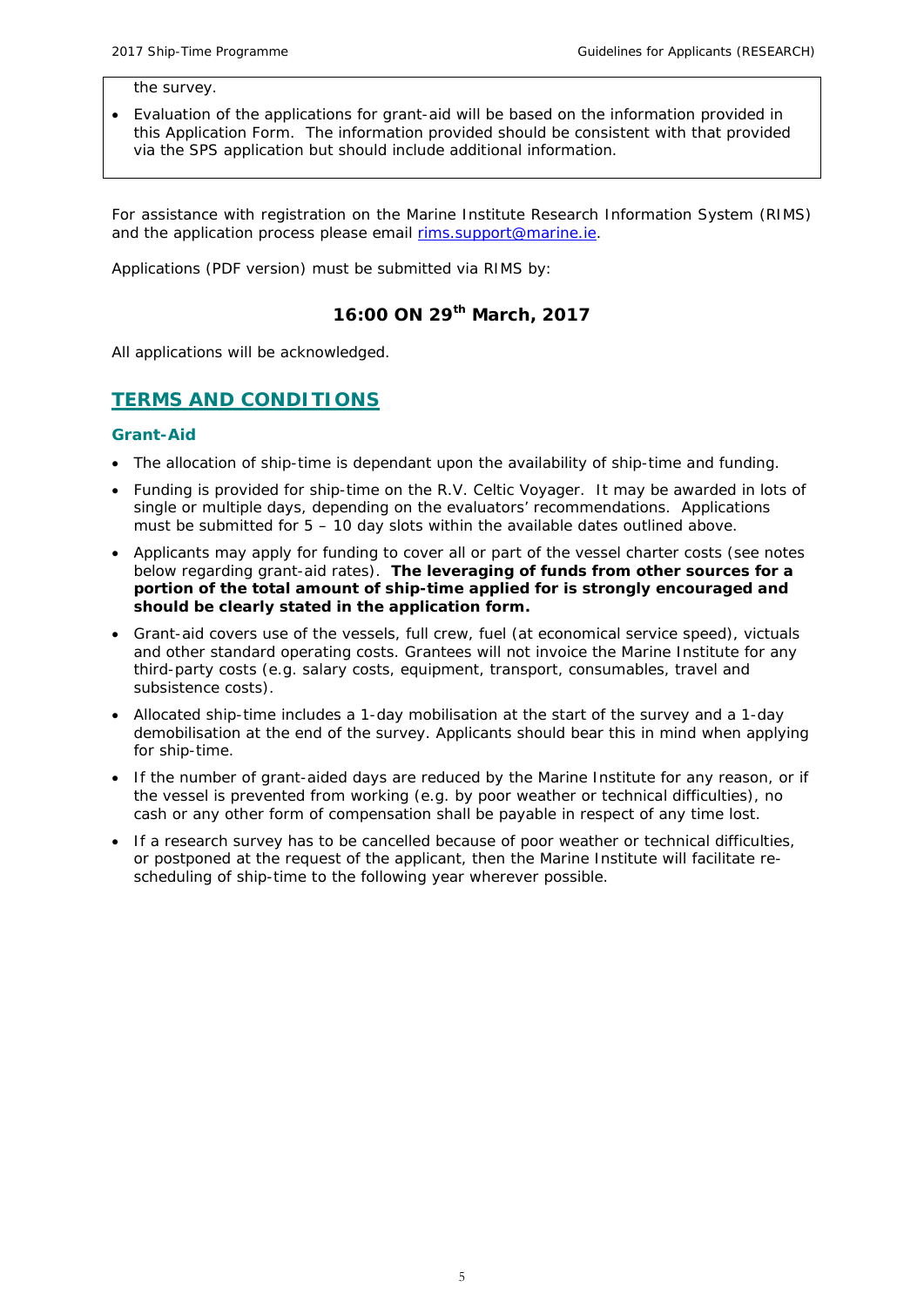#### *Grant-Aid Amounts and Rates*

• The maximum grant-aid allocations are as follows:

| Vessel         | Rate (per day) |
|----------------|----------------|
| Celtic Voyager | €8,000         |

• The maximum grant-aid rate that can be applied to cover the ship-time costs is dependent on the nature of the lead organisation, as follows:

| Higher<br><b>Education</b><br><b>Institutions</b> | <b>Other Public</b><br><b>Bodies</b> | <b>Industry</b><br>$(SME)^5$ | <b>Industry</b><br>(Non SME) |
|---------------------------------------------------|--------------------------------------|------------------------------|------------------------------|
| 100%                                              | 100%                                 | 50%                          | 40%                          |

#### *Reporting*

- Successful grantees must submit a Report on the Research Survey to the Marine Institute (online via RIMS) within three months of completion of the Survey using a template provided by the Marine Institute.
- Shapefile/csv showing locations and data types acquired are required as an attachment to the survey report.
- The Marine Institute may require the Grantee to provide clarifications and/or make changes to the Report. The Grantee shall co-operate in revising or amending the final report prior to its completion and before signing off by the Marine Institute.
- If deemed suitable, the Report, or a Synthesis Report, may be published by the MI.
- Failure to comply with this requirement will disqualify grantees from seeking future shiptime grant-aid.

#### *Acknowledgements*

• All publications/presentations/publicity arising from the Research Survey should carry an acknowledgement of the funding source (as per Appendix 4).

#### *Survey Blog*

• Successful grantees are requested to contribute to the research survey blog <http://scientistsatsea.blogspot.ie/> and to participate in any other publicity organised by the Marine Institute.

#### *Datasets*

<u>.</u>

- It is the responsibility of the Grantee to submit a full description of the dataset(s) acquired during the research survey to the Marine Institute in ISO 19115 standard format. A template will be provided by the Marine Institute for this purpose. This metadata is additional to any formal project reports and will be made publicly available. The Grantee is required to provide details of how such datasets will be maintained and how other researchers can access and make use of them.
- **Shapefile/CSV** showing locations and data types acquired is required to be submitted to the Marine Institute one month after the survey has taken place.

<span id="page-6-0"></span><sup>5</sup> See Appendix 2 for SME Definitions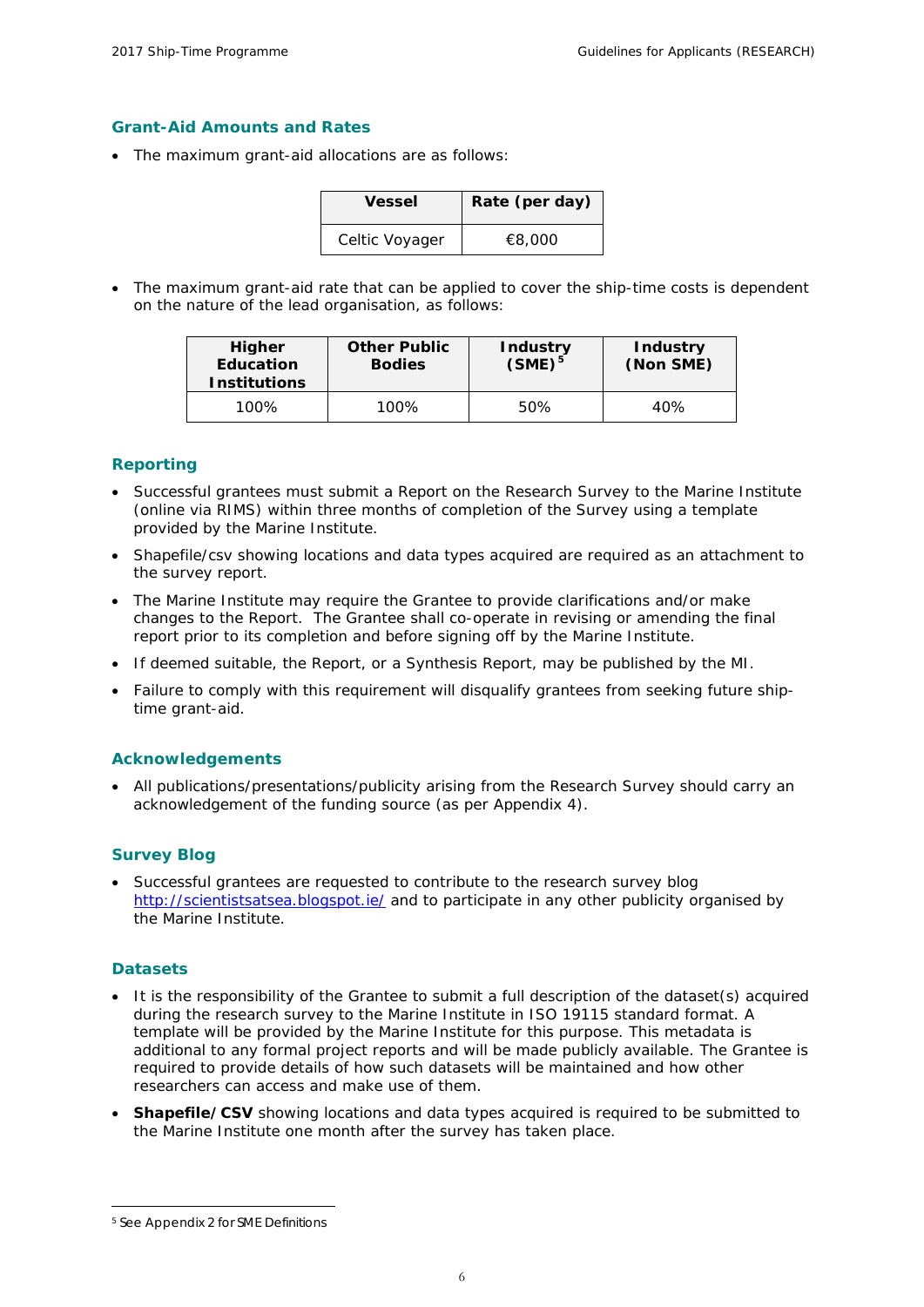- If requested, the Grantee may be required to provide digital copies of all data to the Marine Institute at no additional cost. If requested by the Grantee, datasets will not be made publicly available (other than to the Grantee and Marine Institute staff) for a period of 12 months after the publication of the project report, but all datasets may thereafter be made publicly available.
- **Images (still and video) obtained using the ROV** during funded research surveys are subject to specific copyright rules. Please refer to Appendix 3 for further details.

### <span id="page-7-0"></span>**FREEDOM OF INFORMATION & DATA PROTECTION**

Information supplied to the Marine Institute may be disclosed in response to a request under the Freedom of Information Act, 1997 and Freedom of Information (Amendment) Act, 2003. It is the responsibility of the applicant to indicate at the time of making an application which information should not be disclosed and the reasons for non-disclosure. The Marine Institute will consult with applicants about this information before making a decision on any Freedom of Information request.

Personal information supplied to the Marine Institute will be stored by electronic means (e.g. database) for use only in connection with applications for grant-aid. The provisions of the Data Protection Act, 1988 and the Data Protection (Amendment) Act, 2003 will be fully complied with.

## <span id="page-7-1"></span>**CONTACT DETAILS**

| For further information contact: |                                   |  |  |  |
|----------------------------------|-----------------------------------|--|--|--|
| <b>Research Office:</b>          | <b>Research Vessel Operations</b> |  |  |  |
| Tel.: 091-387200                 | Email: rv@marine.ie               |  |  |  |
| Email: Rims.support@marine.ie    |                                   |  |  |  |
|                                  |                                   |  |  |  |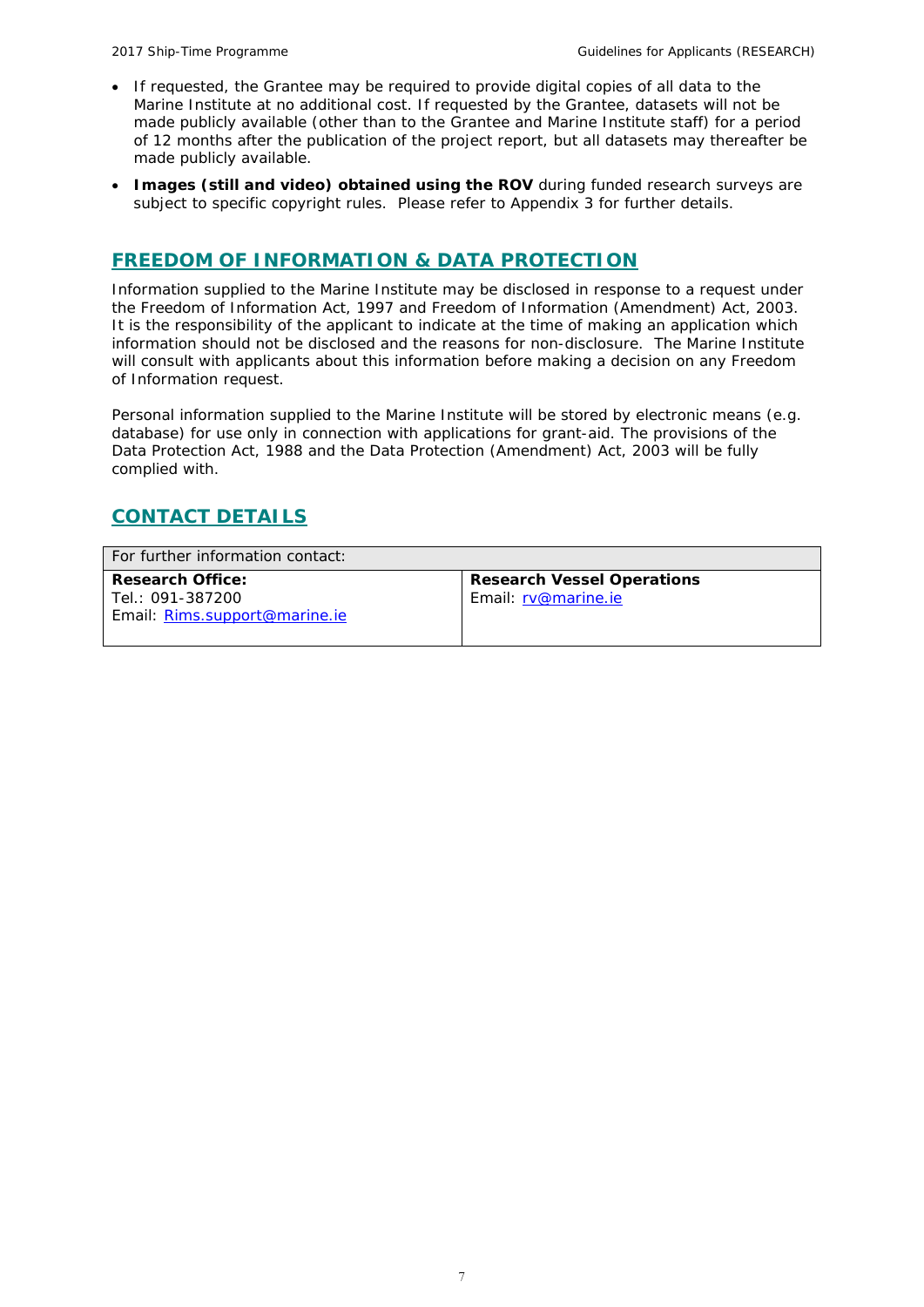## <span id="page-8-0"></span>**APPENDIX 1 - EVALUATION PROCEDURE**

The evaluation of proposals is managed by the Research Office. The process aims to be fair and transparent and to provide constructive feedback to applicants.

In accepting and evaluating proposals, the Marine Institute does not commit funding to any proposal or guarantee that funds will be made available to applicants.

#### *Evaluation Criteria*

Eligible applications will be evaluated by an expert review panel using the following criteria:

| Criteria                                                                                                                                                                                                                                                                                                                                                                                                                                                                                                                                                                                                                        | <b>Marks</b> |
|---------------------------------------------------------------------------------------------------------------------------------------------------------------------------------------------------------------------------------------------------------------------------------------------------------------------------------------------------------------------------------------------------------------------------------------------------------------------------------------------------------------------------------------------------------------------------------------------------------------------------------|--------------|
| 1. Strategic context and rationale and benefits and impacts of the survey                                                                                                                                                                                                                                                                                                                                                                                                                                                                                                                                                       |              |
| Relevance of the proposed research to national priorities (e.g. <i>Harnessing Our</i><br>Ocean Wealth and the Priority Areas identified in the Report of the Research<br>Prioritisation Steering Group) and meeting international/EU legislative<br>requirements (e.g. Marine Strategy Framework, Habitats, Birds, and Water<br>Framework Directives).                                                                                                                                                                                                                                                                          |              |
| Will the research undertaken support the generation of new knowledge in<br>$\bullet$<br>areas of importance to Ireland's economy, e.g. in advancing the sustainable<br>development and management of marine resources?<br>Are the strategic objectives of the proposal clearly stated?<br>$\bullet$<br>Are the benefits and impacts of the survey clearly specified and linked to the<br>$\bullet$<br>research objectives?<br>Will the benefits outlined deliver any particular advantages to the Irish marine<br>sector?<br>Will the survey lead to the development of new research capacity and<br>$\bullet$<br>capabilities? | 20%          |
| The scientific and technical quality of the survey proposal<br>2.                                                                                                                                                                                                                                                                                                                                                                                                                                                                                                                                                               |              |
| Scientific/technical excellence of the proposal<br>$\bullet$<br>Understanding of current state of knowledge in the research area<br>$\bullet$<br>Extent to which the survey builds on current knowledge<br>$\bullet$<br>Does the proposal demonstrate clear evidence of expected<br>$\bullet$<br>deliverables/outputs from the survey and are these achievable?<br>Relevant bibliography/references<br>٠<br>Does the proposal include provisions for downtime/bad weather?                                                                                                                                                      | 30%          |
| 3. Scientific quality/track record of the survey team and technical capability to carry<br>out the survey                                                                                                                                                                                                                                                                                                                                                                                                                                                                                                                       |              |
| Background/track record of the Chief Scientist<br>$\bullet$<br>Background/track record of the survey team<br>Are the roles and responsibilities of the survey team clearly stated?<br>Suitability of the expertise towards achieving the research objectives of the<br>survey                                                                                                                                                                                                                                                                                                                                                   | 15%          |
| 4. Multi-disciplinary and collaborative approach of the research programme                                                                                                                                                                                                                                                                                                                                                                                                                                                                                                                                                      |              |
| Is this a multi-disciplinary research survey that maximises the use of the<br>$\bullet$<br>vessel? Could additional expertise be added to the survey team?<br>Is there a collaborative/partnership approach with other research<br>$\bullet$<br>groups/institutions/private sector? Is it an appropriate approach?<br>Does the proposed survey offer suitable training opportunities to<br>students/'young' researchers?                                                                                                                                                                                                        | 15%          |
| 5. Value for money and level of other funds provided by applicants for ship-time                                                                                                                                                                                                                                                                                                                                                                                                                                                                                                                                                |              |
| Does the proposed survey maximise the use of the research vessel and<br>associated infrastructure?<br>Does the proposal include provisions for downtime/bad weather?<br>Are the number of days requested justified?<br>٠<br>Has the proposal identified or assessed any likely risks?<br>Has the application shown that additional funding towards days at sea will be<br>secured?                                                                                                                                                                                                                                              | 20%          |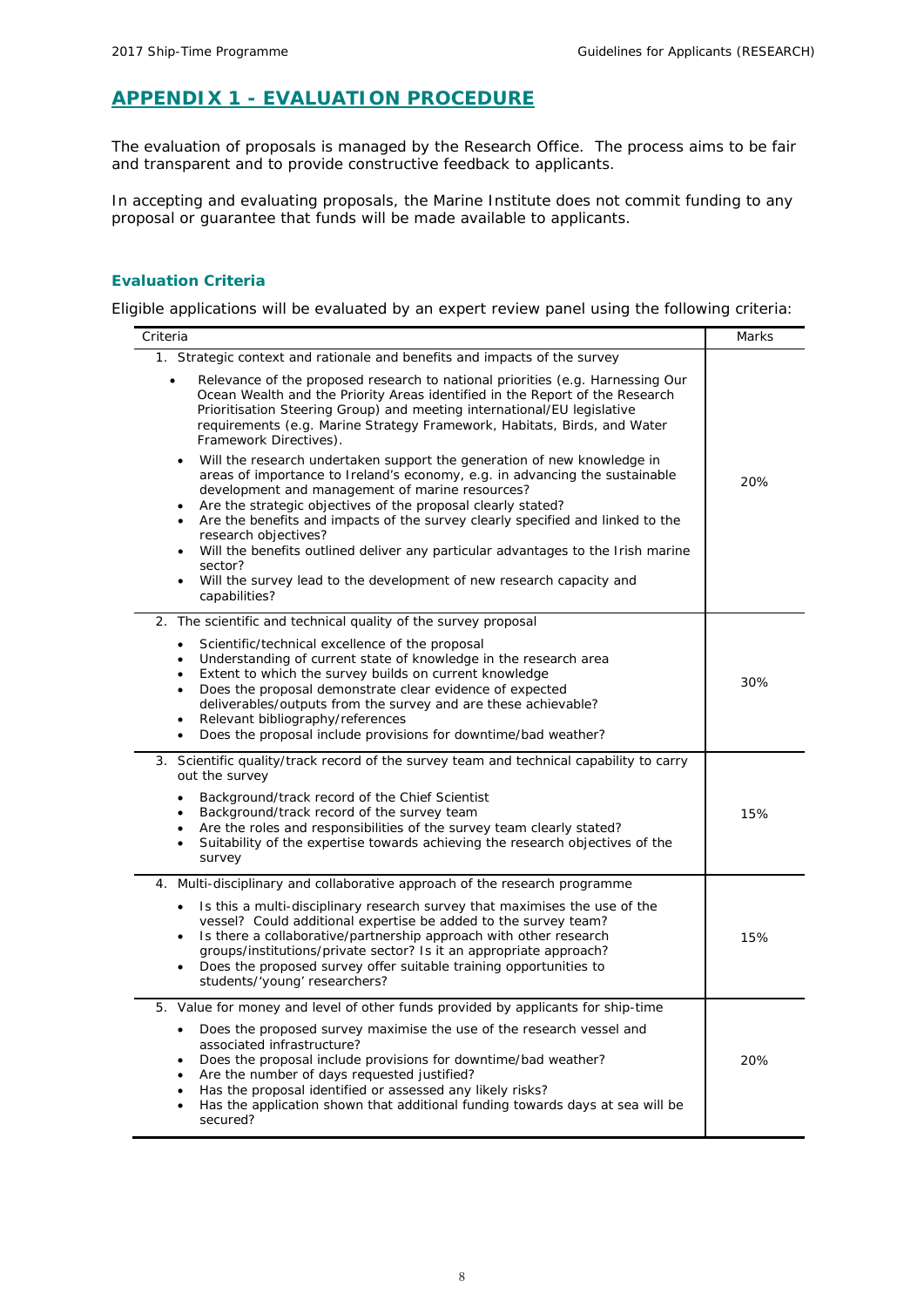#### *Evaluation Procedure*

Evaluation is conducted, as follows:

#### *1) Eligibility Check*

Proposals for funding received by the notified deadline are checked for compliance with the general **Eligibility Criteria**. These criteria include:

- $\triangleright$  Was a completed application received on time?
- $\triangleright$  Is the proposal from an eligible institution?
- $\triangleright$  Are all sections of the application form completed correctly and is the application signed and stamped?
- ▶ Does the proposed research address one or more of the defined research themes?

Proposals considered to be ineligible are returned to the applicant with a note explaining why they were considered to be ineligible. Proposals meeting the eligibility go forward for full evaluation.

#### *2) Individual Expert Evaluation*

The Marine Institute maintains a panel of expert evaluators to assist in the evaluation of all proposals for funding. The names of the experts assigned to individual proposals are not made public. However, the Marine Institute makes available lists of all the experts participating on its evaluation panels at regular intervals.

Eligible proposals are evaluated based on their individual merit by individual experts chosen from the Panel of Experts. The experts examine the proposal(s) assigned to them and score and comment on each proposal under the **Evaluation Criteria** (above).

#### *3) Review Panel*

A Review Panel, consisting of Marine Institute and, where appropriate, external, members will consider the outcome of the individual evaluations and, taking into consideration the availability of funding and the ships' schedules, make a ranking and a recommendation for funding. Note: applications under the targeted calls will be ranked separately.

#### *4) Approval*

Final approval for funding is provided by the Marine Institute senior management team (CEO, Directors and Board).

Taking the comments of the Individual Evaluators and those of the Review Panel a **Consensus Evaluation Report** will be prepared with constructive and informative comments suitable for feedback to the applicant. All applicants, whether successful or unsuccessful, receive a copy of the Consensus Evaluation Report for their proposal.

Successful applicants may be asked to make changes to their proposals during the grant-aid negotiation phase to accommodate the comments of the evaluators.

#### *Confidentiality and Conflict of Interest*

Evaluators are required to read and sign a Declaration of Confidentiality and Conflict of Interest Form. If an expert considers that they may have a vested interest in a proposal or that potential conflict of interest may arise as a result of their participation in the evaluation of any proposal they are asked to declare this and may not participate in the evaluation process.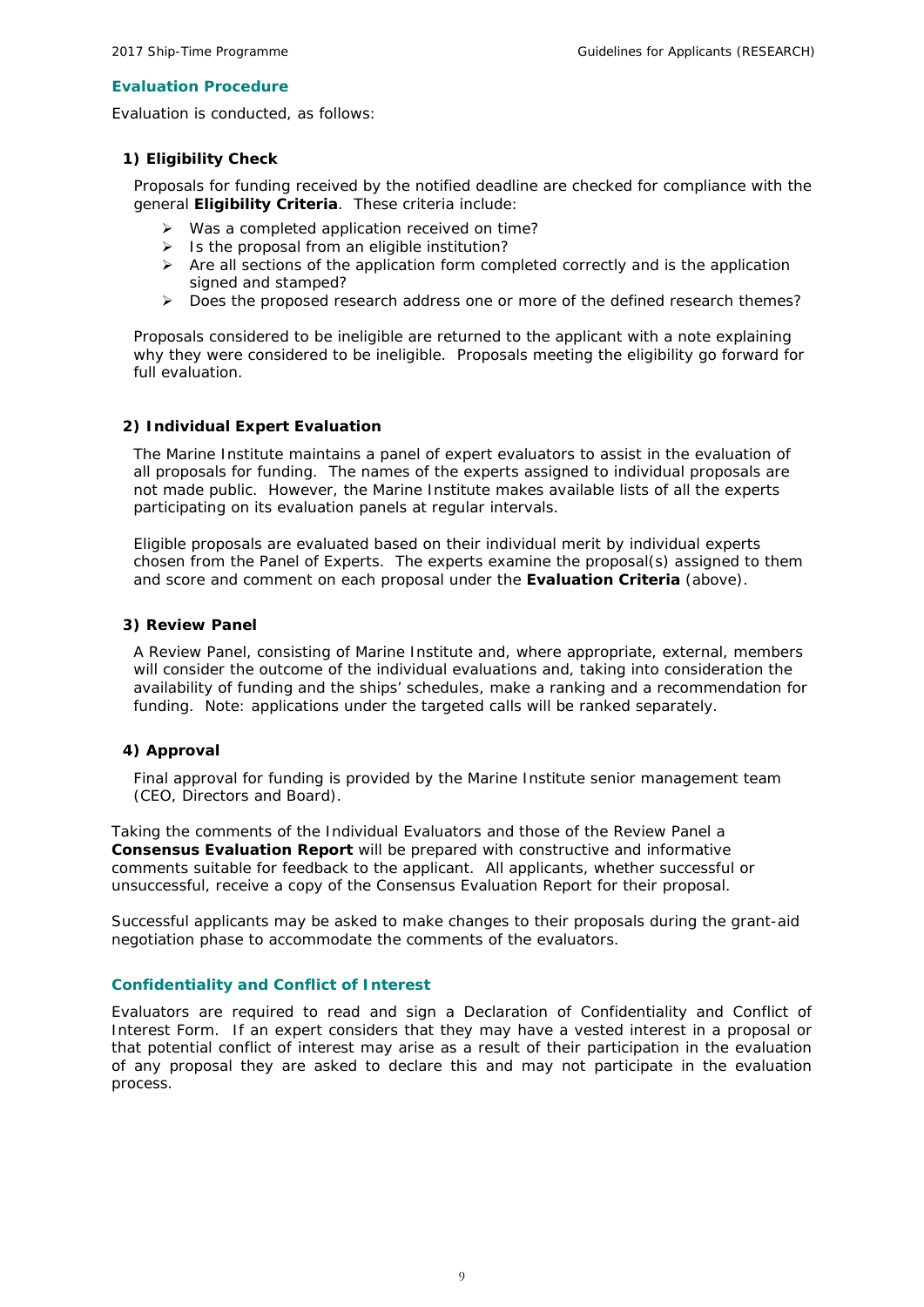## <span id="page-10-0"></span>**APPENDIX 2 - SME DEFINITION**

- 1. Small and medium-sized enterprises (SMEs $<sup>6</sup>$  $<sup>6</sup>$  $<sup>6</sup>$ ) are defined as enterprises which:</sup>
	- o have fewer than 250 employees, **and**
	- o have either,
		- o an annual turnover not exceeding €50 million, or
		- o an annual balance-sheet total not exceeding €43 million, **and**
	- o conform to the criterion of independence as defined in paragraph 4.

2. Where it is necessary to distinguish between small and medium-sized enterprises, the **'small enterprise'** is defined as an enterprise which:

- o has fewer than 50 employees **and**
- o has either,

<u>.</u>

- o an annual turnover not exceeding €10 million, or
- o an annual balance-sheet total not exceeding €10 million,
- o conform to the criterion of independence as defined in paragraph 4.

3. Where it is necessary to distinguish **micro-enterprises** from other SMEs, these are defined as:

- o enterprises having fewer than 10 employees;
- o annual turnover not exceeding €2 million; or
- o annual balance sheet total not exceeding €2 million.

4. Independent enterprises are those which are not owned as to 25% or more of the capital or the voting rights by one enterprise, or jointly by several enterprises, falling outside the definitions of an SME or a small enterprise, whichever may apply. This threshold may be exceeded in the following two cases:

- o if the enterprise is held by public investment corporations, venture capital companies or institutional investors, provided no control is exercised either individually or jointly,
- o if the capital is spread in such a way that it is not possible to determine by whom it is held and if the enterprise declares that it can legitimately presume that it is not owned as to 25% or more by one enterprise, or jointly by several enterprises, falling outside the definitions of an SME or a small enterprise, whichever may apply.

5. In calculating the thresholds referred to in paragraphs 1 and 2, it is necessary to cumulate the relevant figures for the beneficiary enterprise and for all the enterprises that it directly or indirectly controls through possession of 25% or more of the capital or of the voting rights.

6. Where, at the final balance-sheet date, an enterprise exceeds or falls below the employee thresholds or financial ceilings, this is to result in it acquiring or losing the status of 'SME', 'medium-sized enterprise', 'small enterprise' or 'micro-enterprise' only if the phenomenon is repeated over two consecutive financial years.

7. The number of persons employed corresponds to the number of annual working units (AWU), that is to say, the number of full-time workers employed during one year with parttime and seasonal workers being fractions of AWU. The reference year to be considered is that of the last approved accounting period.

8. The turnover and balance-sheet total thresholds are those of the last approved 12-month accounting period. In the case of newly established enterprises whose accounts have not yet been approved, the thresholds to apply shall be derived from a reliable estimate made in the course of the financial year.

<span id="page-10-1"></span><sup>6</sup> [http://ec.europa.eu/growth/smes/business-friendly-environment/sme-definition/index\\_en.htm](http://ec.europa.eu/growth/smes/business-friendly-environment/sme-definition/index_en.htm)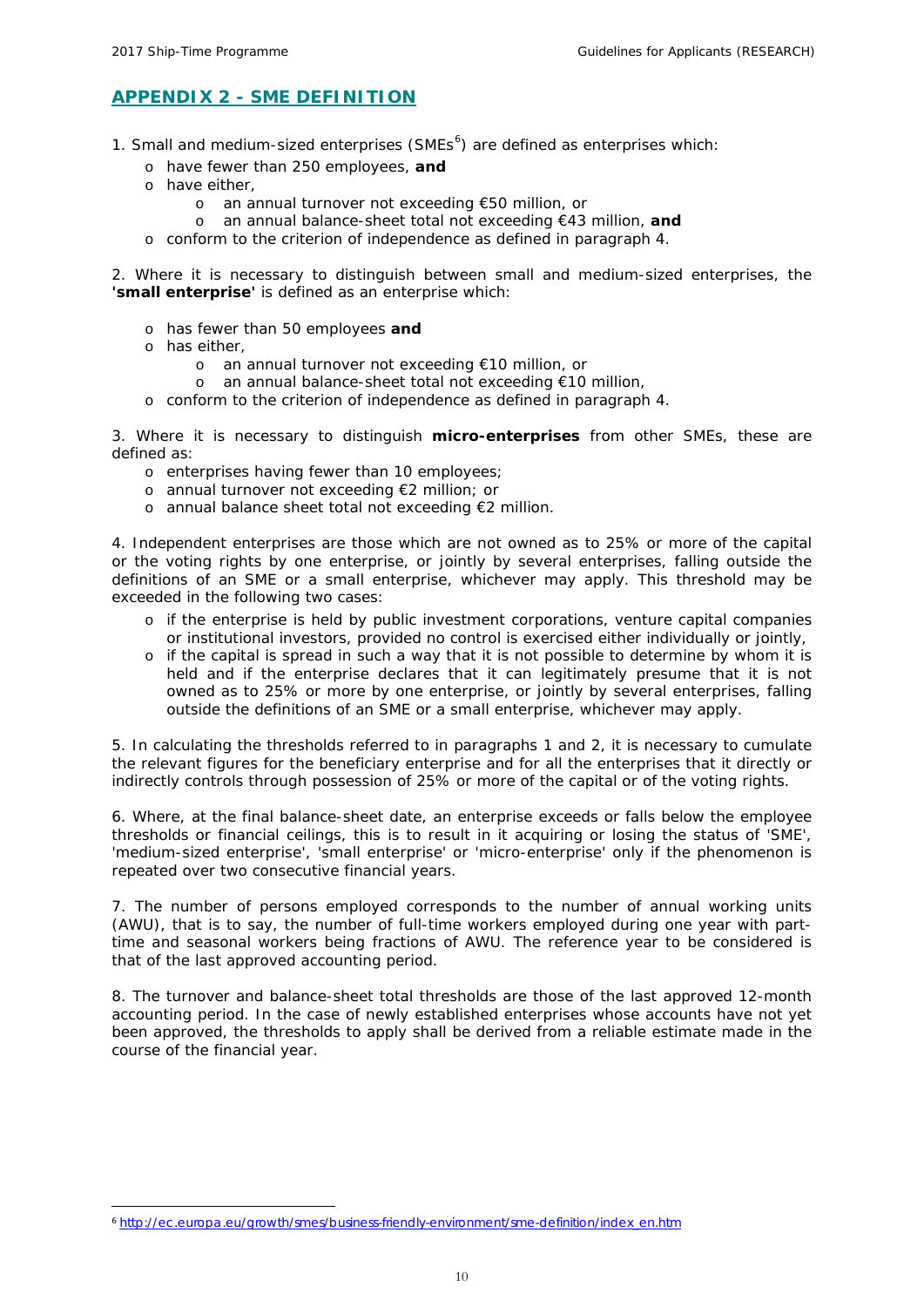### <span id="page-11-0"></span>**APPENDIX 3 -** *HOLLAND 1* **ROV IMAGE DATA POLICY AND COPYRIGHT**

The MI and the Grantee shall each retain copies of all images (still and video) captured using the ROV (Holland 1) during the course of the Survey.

The MI shall retain exclusive ownership of such images and controls all rights or copyright with regards commercial use.

The MI shall provide royalty-free rights to the grantee to reproduce the material, or portions thereof, in connection with their research and promotion of their activity, in perpetuity.

All uses of the images, or portions thereof, by any party, shall acknowledge:

- i) ownership of the images
- ii) the originator of the images (i.e. the grantee); and
- iii) the source of funding provided for the survey.

In the absence of a clear grantee data policy, the MI data policy will apply—*i.e.* data must be archived in the Marine Institute and made publicly available two years after the completion of the survey.

Data collected for PhD studies, or to fulfil EU project contract obligations, must be archived in national or international data centres and made publicly available one year after the completion of the PhD study/ EU project.

During the period prior to the data being made publicly available, the MI may wish to use certain images for publicity reasons. Such use shall require the consent of the Grantee, whose consent shall not be unreasonably withheld.